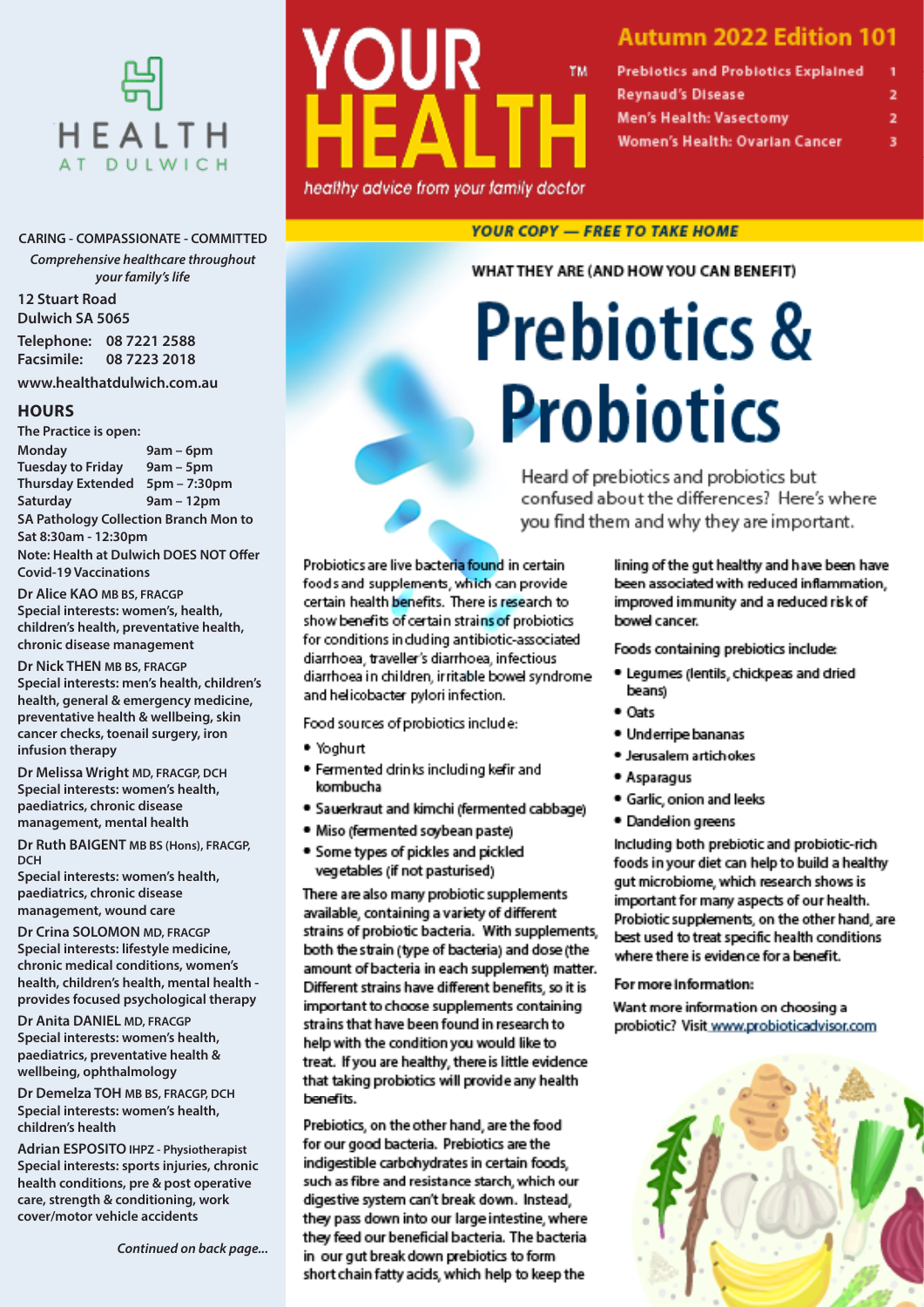

This easy and tasty omelette is ideal for a hearty weekend breakfast or a speedy dinner in a flash.

### Ingredients

- · 1 onion, peeled, sliced
- + 3 tbs light olive oil
- · 2 red capsicums, halved, cored, seeds removed, sliced
- + 4 medium vine-ripened tomatoes, peeled and coarsely chopped
- · 3 cloves garlic, peeled, sliced
- + 2 tsp smoky paprika
- 1/4 tsp ground cumin
- + 1/4 cup kalamata olives, drained and chopped
- · 4 free-range eggs
- salt and freshly ground black pepper, to taste
- + hot toast and fresh herbs such as chives, basil or parsley to serve

### **Instructions**

- 1. Prepare the onion, red capsicums, tomatoes and garlic.
- 2. Heat oil in a large frying pan with a<br>lid over medium heat. Add onions<br>and capsicum and cook 5 mins until starting to soften. Add garlic, paprika<br>and cumin; cook for 1 min, then add the prepared tomatoes and olives. Cook for 5 mins, until tomatoes are starting to fall apart. Season to taste with salt and pepper.
- 3. Make four indentations in the capsicum and tomato sauce. Break the eggs one at a time and lower<br>them into the hollow. Season with<br>salt and cover with a lid. Cook for 8-10 mins on a medium heat until the egg whites are set but the yolks are not vet firm.
- 4. Serve immediately, garnished with fresh chopped herbs and either hot<br>toast or flat bread.

### Nutrition

PER SERVE: Energy 1300kJ (309Cal), Protein 12g, Fat 20g (Saturated 3.0g), Carbohydrate 20g (Sugars 9.0g), Fibre 5g, Sodium 205mg, Potassium 647mg, Calcium 67mg, Iron 2.5mg.

#### @ Recipe and image kindly provided by Sanitarium Health & Wellbeing Company.

## **Reynaud's Disease**

aynaud's disease affects around 1 in 20 people and is more common in women and in people living in colder climates. Cold weather and stress are the most common triggers.

Raynaud's usually affects the extremities — mainly the fingers and toes, but sometimes also the tips of the nose, lips and ears. It is caused by a temporary disruption to the blood flow in small blood vessels to these areas. This causes the affected areas to feel numb and cold, and the skin may turn white and then blue. When the episode ends, the blood vessels dilate and blood returns to the area and may cause redness, throbbing and tingling. An episode of Raynaud's may last from a few minutes to several hours.

Most people have primary Raynaud's disease which doesn't have a known underlying cause and is usually mild. It occurs mainly in women between 15 and 40 years. Secondary Raynaud's disease is less common and is caused by another underlying health condition, such as scleroderma, mixed connective tissue disease or lupus. Other causes of secondary Raynaud's include mechanical vibration (e.g. using power tools for long periods of time), carpal tunnel syndrome, atherosclerosis (narrowing of the arteries), smoking and certain medications.



There is no cure for Raynaud's. Treatment aims to reduce the frequency and severity of attacks. Self-help measures are usually the first line of treatment and can help to reduce your risk of further episodes. These include:

- . A dressing warmly in cold weather including wearing gloves, warm socks, a scarf and hat.
- . Avoiding getting wet on cold days.
- . Trying to avoid rapid changes in temperature.
- . Using insulated drink holders and wearing gloves when handling cold items.
- . Quitting smoking, if you smoke.
- · Llimiting caffeine.
- . Exercising regularly to increase blood flow.
- . Llearning to recognise and avoid stressful situations.

In some cases, medications may be used. The most commonly used medications for Raynaud's disease are calcium-channel blockers. which cause the small blood vessels to dilate. They appear to be more effective for primary Raynaud's. If you have secondary Raynaud's, the focus is usually on treatment of the underlying condition.

Raynaud's usually has no lasting effects but in more severe cases it can result in complications including impaired wound healing, increased risk of infection, ulceration, scarring and gangrene. If you are experiencing any of these symptoms, it is important to speak with your doctor.

For more information:

Visit: www.healthdirect.gov.au/raynaudsphenomenon

## **Men's Health: Vased**

vasectomy is a surgical procedure y carry sperm from the testes to the deferens) are cut. This prevents a children and is a very effective form of cor 30,000 Australian men have a vasectomy e in four men over the age of 40 has had a

If you are considering a vasectomy, here are som know:

- . A vasectomy is generally permanent. While in possible to reverse the surgery and re-join the quarantee you will be able to produce another
- . The surgery takes about 20-40 minutes and car light or general anaesthetic.
- . It is usual to have some pain or discomfort, swe the groin or scrotum after the surgery and it is you rest for a few days and avoid heavy lifting. supportive underwear are usually enough to m
- . It can take a few months and up to 20 ejaculati sperm in the vas deferens before the surgery is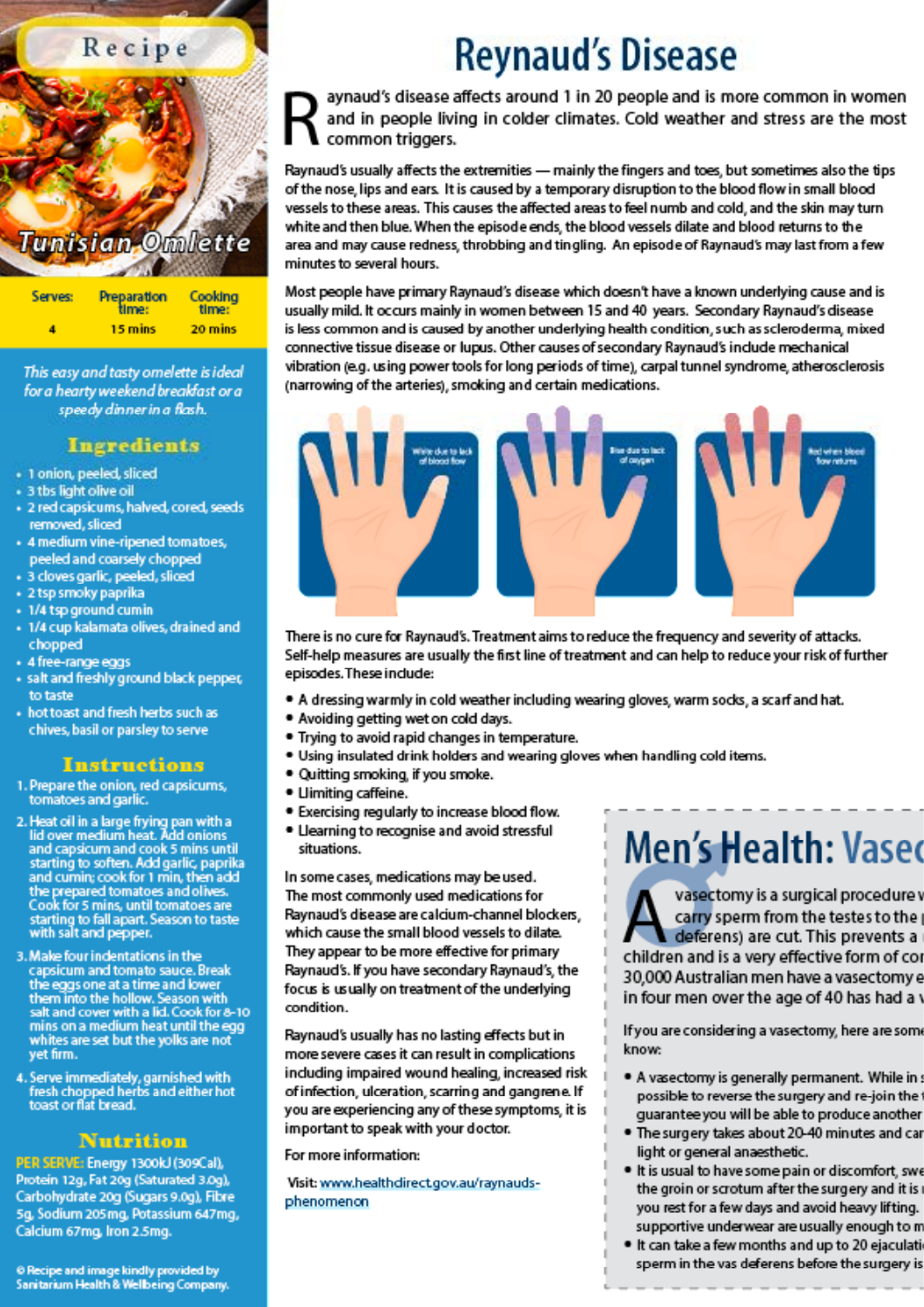## **Women's Health: Ovarian Cancer**

round 1,720 Australian women were diagnosed with ovarian cancer in 2021. It is the ninth most commonly diagnosed cancer among females in Australia but the sixth most common cause of cancer death. One in 87 Australian women are diagnosed with ovarian cancer by the age of 85.

Risk factors for ovarian cancer include:

- . Age women over 50 are at higher risk and the average age of diagnosis is 64.
- . Having a family history of ovarian breast or bowel cancer.
- · Inheriting genetic mutations in the BRCA1 or BRCA2 genes.
- · Being of Ashkenazi Jewish descent
- . Early menarche (the onset of periods before 12 years) and late menopause (after 55 years).
- Not having had children before the age of 35 years.
- . The use of hormone replacement therapy.
- · Carrying excess weight.
- . Smoking increases the risk of one type of ovarian cancer called mucinous ovarian cancer
- . Having endometriosis or a previous breast cancer

Factors that might reduce the risk include using the oral contraceptive pill, tubal ligation (having your fallopian tubes tied), having children and breastfeeding.

Symptoms of ovarian cancer can include:

- . Abdominal bloating
- · Feeling full guickly after eating
- . Needing to urinate often or urgently
- · Lower back pain
- . Changes in bowel habits such as constipation or diarrhoea
- · Nausea or indigestion
- · Irregular menstrual cycles
- · Abnormal tiredness/fatigue
- · Unexplained weight loss or weight gain
- · Having pain during sex
	- · Bleeding between periods or after menopause

However, there are often no symptoms in the early stages. For this reason, the cancer is

often advanced by the time it is diagnosed. While there can be many less serious causes of the symptoms above, if you are experiencing any of them and they are persistent, it is important to speak

to your doctor, who can help to determine the cause and organise further investigations. There is currently no early detection test for ovarian cancer, so being aware of symptoms and seeking help early is essential.

Treatment of ovarian cancer depends on the stage and extent of the cancer, but can include surgery, chemotherapy and radiation therapy.

### For more Information:

Visit Ovarian Cancer Australia www. ovariancancer.net.au

## tomy – what you need to know:

vhere the tubes that penis (called the vas man from fathering traception. Around ach year. About one asectomy.

e important things to

some cases it may be tubes, this doesn't child. be done under local.

lling and bruising in recommended that Pain medications and anage the pain. ons to clear the effective. Your

- doctor will organise a semen test three months after the procedure to ensure that the surgery has worked and that it is safe to stop using other forms of contraception.
- . Having a vasectomy doesn't stop the production of semen, and you are still able to ejaculate.
- . The procedure doesn't affect your sexual desire, testosterone levels or ability to reach an orgasm.
- . A vasectomy doesn't protect against HIV and other sexually transmitted infections (STIs) so condoms are still recommended where there is a risk of infection.
- . If you have a vasectomy and later decide you would like to father children, fertility treatment such as IVF may be an option, where sperm are taken directly from the testes. Some men choose to store sperm before having a vasectomy.

If you or your partner are considering a vasectomy, speak with your doctor, who can answer any questions you have and help you decide whether the procedure is the right choice for you.

### For more information:

Visit www.healthymale.org.au/mens-health/vasectomy

### $Dr.LoL$ :)



### **COMPETITION**

### Win a copy of This Book courtesy of Pan Macmillan. The book information.

To enter visit us online at win.yourhealth.net.au

Competition opens 1st March 2022. The winning entry will be selected on 1st June<br>2022 and notified by email.